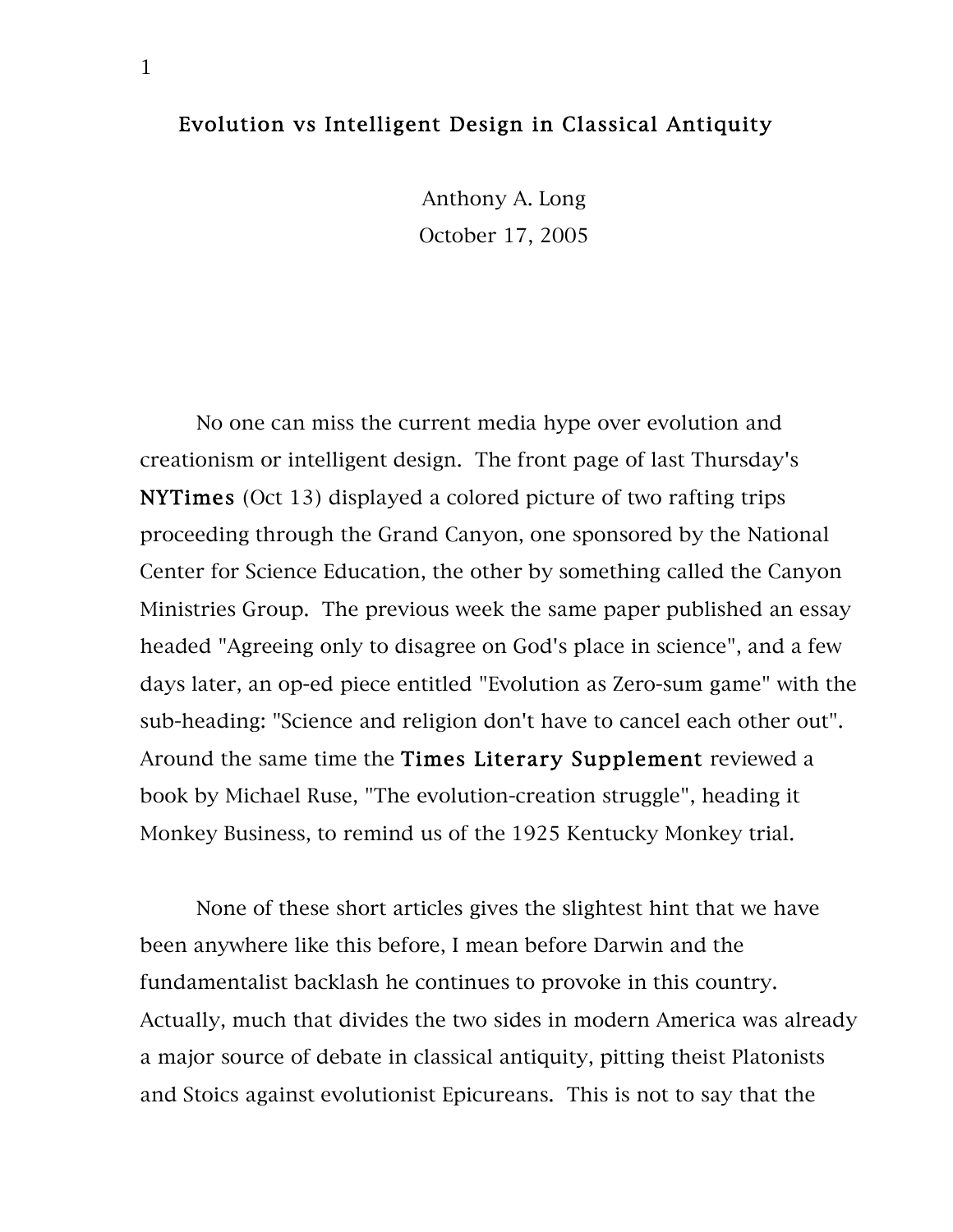modern debate is an exact rerun of ancient Greek philosophical controversy. The Epicurean evolutionists did not pit a precisely phylogenetic theory of human origins or mindless cosmology against a story of intelligent design, grounded in a sacred text. Also, far more is at stake today in terms of educational policy, scientific research, potential legislative action, and the sheer heat and mutual dislike the two sides generate. Yet notwithstanding these big differences of context, the modern and the ancient players share many common arguments and concerns.

\*\*\*\*\*

When we speak of God, we normally use this expression as the proper name of the Judaeo-Christian maker of heaven and earth. Greek philosophy did not have this strongly monotheistic conception grounded in a sacred text. Rather, it tended to operate with a weakly monotheistic conception of divinity, and so, in what follows, I shall speak of divinity rather than God. How divinity was conceived varied hugely - between transcendent or immanent, physical or non-physical, providential or nonprovidential, creative or non-creative. Which of these attributes thinkers opted for depended on their non-theological presuppositions concerning the ultimate nature of things. In the absence of a theocracy or dogmatic faith, how could it be otherwise? Yet, no ancient philosopher of the leading schools was atheist or even agnostic. All posited the existence of divinity, and all accepted the following quartet as divinity's essential properties: everlasting, blissful, supremely intelligent, and paradigmatically excellent, meaning living a life that serves as the ideal for human beings to emulate.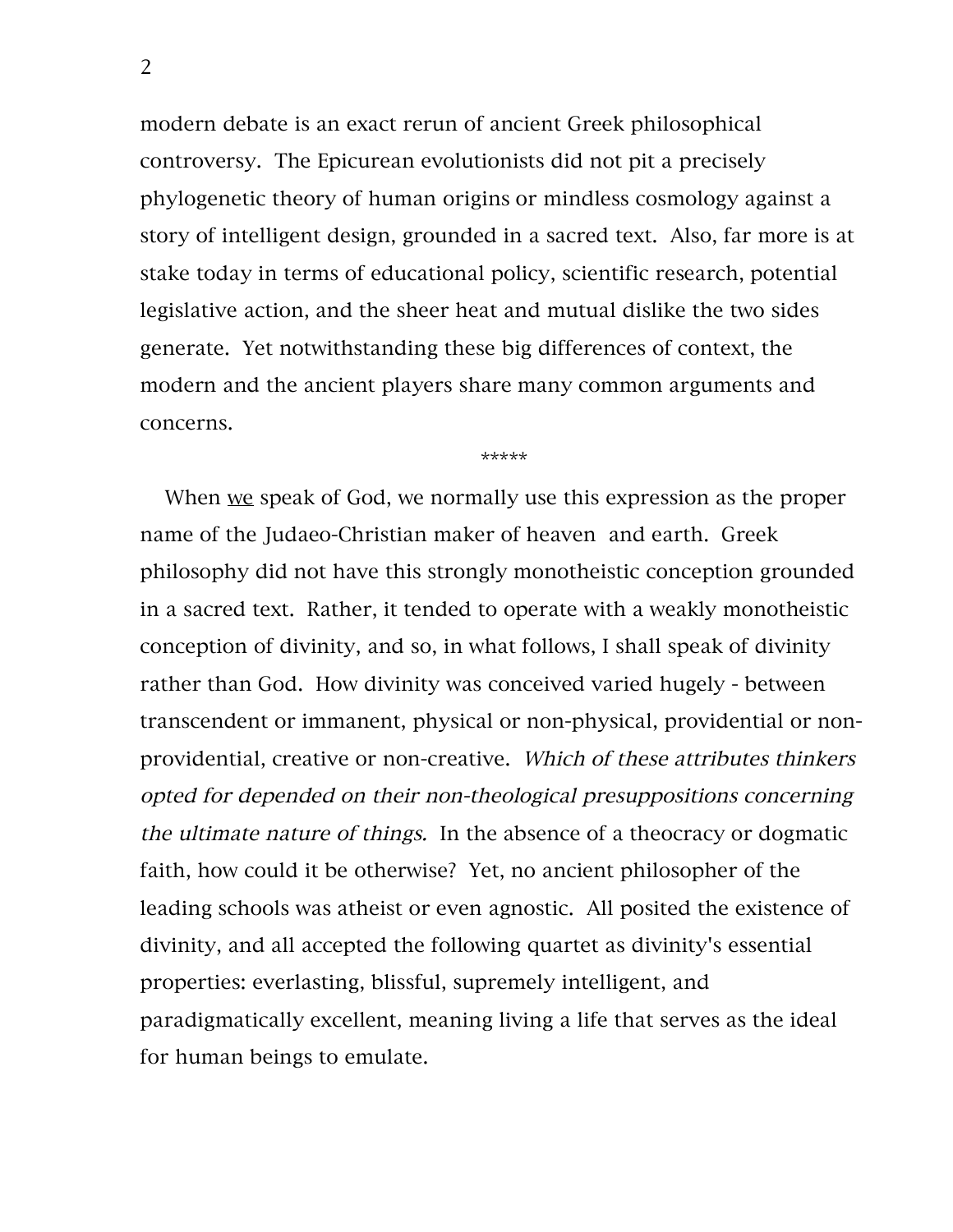To recognise one striking instance of theological agreement and disagreement, we may compare the Platonic demiurge or manufacturer the closest approximation to the Judaeo-Christian deity - with Aristotle's divine principle. Plato's demiurge is transcendent, non-physical, maker of the best of all possible worlds, motivated by providential goodness, and directly interested in human behavior. Aristotelian divinity is also transcendent and non-physical, but, in contrast with Plato's demiurge, non-creative and non-providential. Aristotle envisions a supreme being that functions as the world's prime mover, not in the sense of a creative agent, but by being the everlasting and ultimate source of the world's stable order, including especially the endless rotation of the heavenly bodies and and the changeless perpetuation of biological species.

Unlike Plato's divinity, I repeat, Aristotle's prime mover does not create or do anything except think theoretical, non-practical thoughts. The Aristotelian world has neither beginning nor end. His divinity is not an ethical god setting rules for humanity but the supremely intelligent being and the most real being on which all other beings from the simplest organisms to our own kind ultimately depend. Because scientific thought is the best life for human beings, according to Aristotle, the life of this divinity is the paradigm for human beatitude.

So far I have said nothing about evolution. Plato's world does not evolve. It is created, somewhat as in Genesis, as the imposition of order on a pre-existing disorderly condition. Aristotle's world does not evolve because, though subject to periodically local changes, it is everlastingly the same in essence. These two conceptions of divinity each satisfy the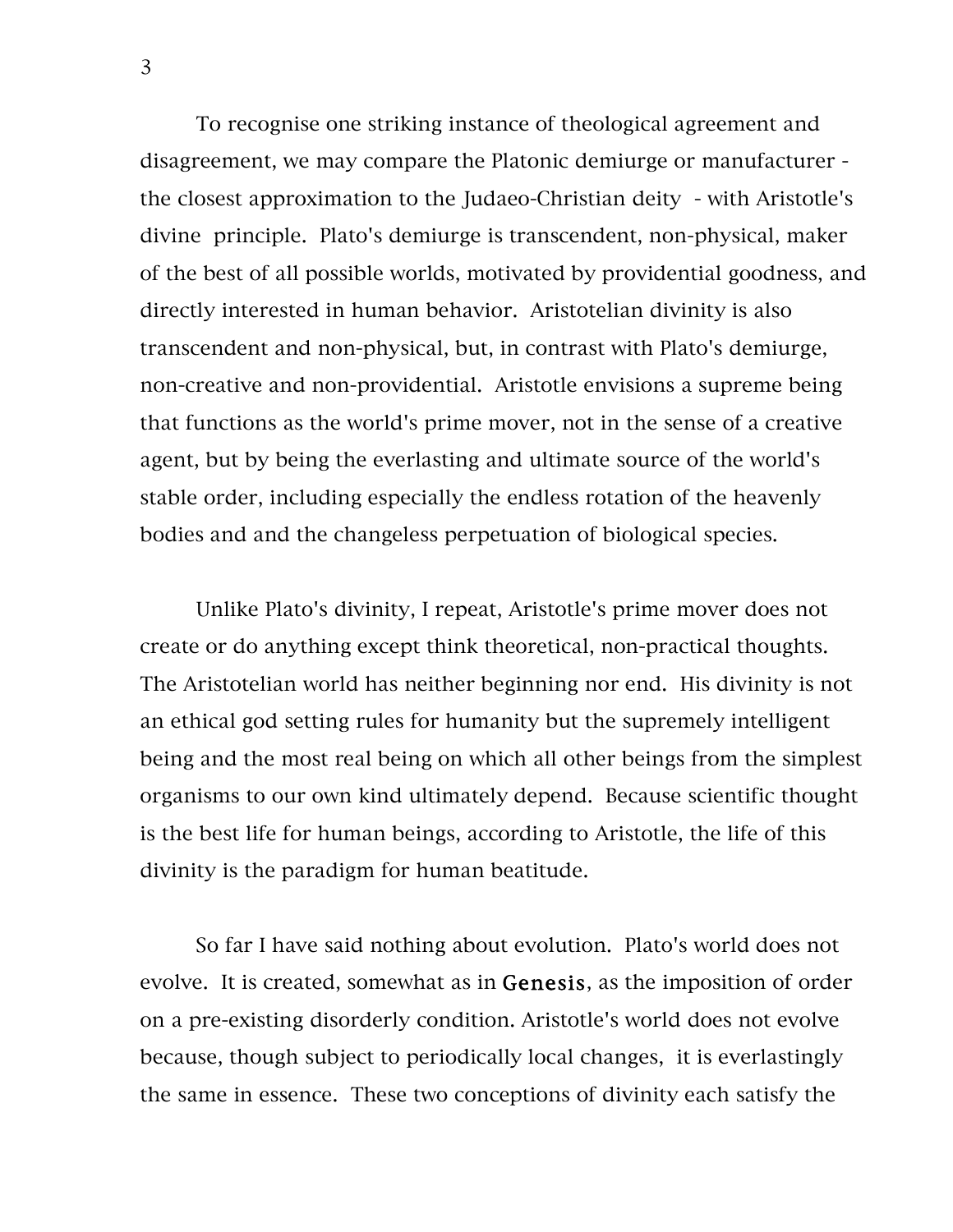formal conditions I mentioned - everlasting, blissful, supremely intelligent and paradigmatically excellent. In addition, as I said, they each make divinity non-physical and transcendent. Still, they differ radically in that Plato's divinity is providentially active, ethically concerned, and makes us in his mental image. Aristotle's divinity is non-creative, detached from our concerns, and decidedly less anthropomorphic.

Now notice something else which is critical in my opinion for understanding the modern debate. Plato's human world is going somewhere, in the sense that he supposes we have further lives after our present ones, the quality of which, as in Christianity, is divinely determined by how we have lived here and now. If such a prospect makes your life more meaningful, you will be attracted to a corresponding conception of divinity and hence to a science that can accommodate it. Aristotle's world is going nowhere beyond the present life cycle of each species member and the perpetual replication of every species. His nonpersonal divinity and everlasting cosmology suit this "here and now" conception.

I jump forward to the Epicurean and Stoic schools of philosophy, which were the dominant ancient systems from 300 BCE to CE 200, a period as long as that separating us from the Italian renaissance. Here too, as with Plato and Aristotle, we shall find that their conceptions of divinity vary radically, though remaining within the same formal limits I have already emphasized. And, as with Plato and Aristotle again, we shall find that these differences depend crucially on the kind of divinity these later schools deem appropriate to the world according to their non-theological findings and ultimate values.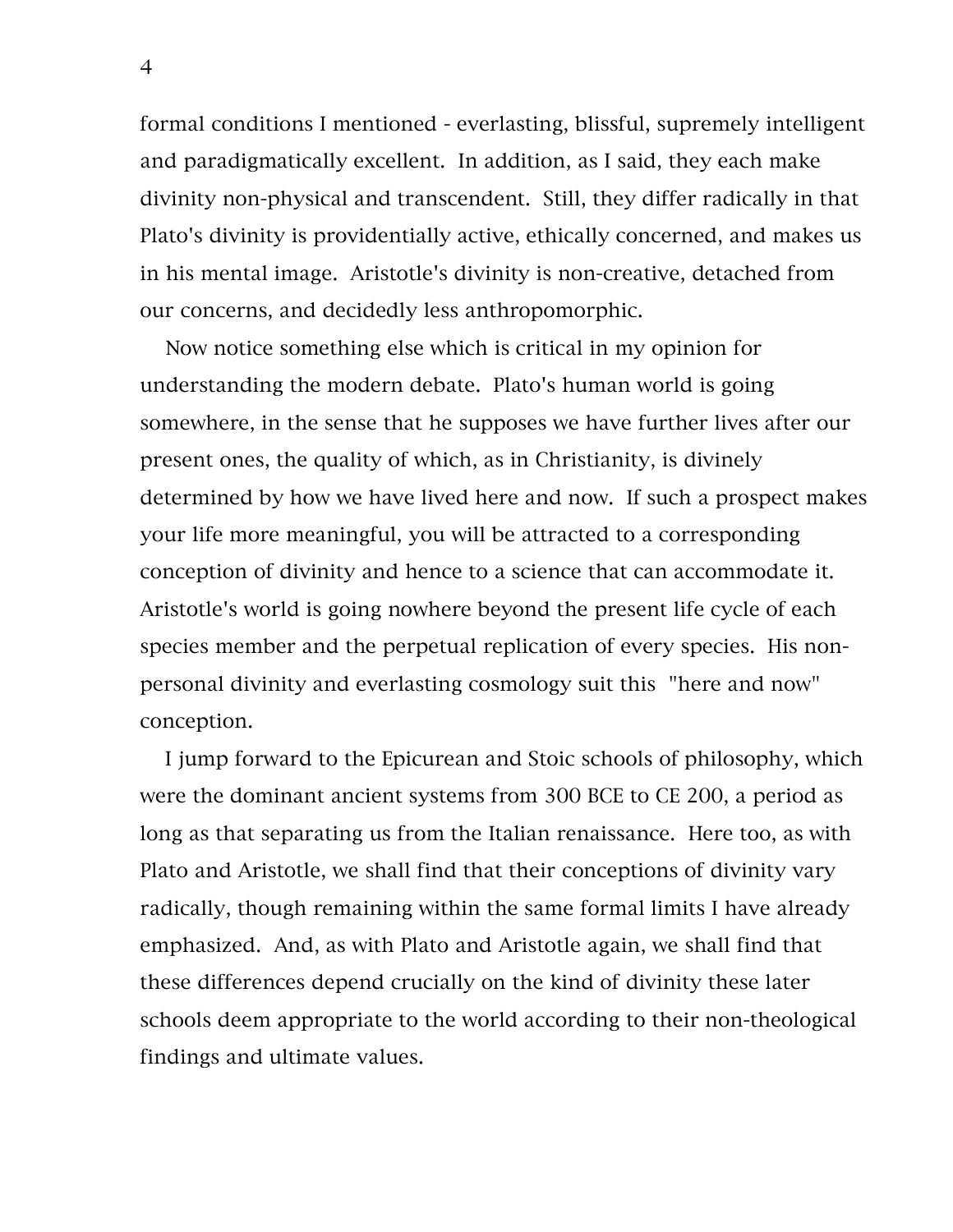The Epicureans even today are the unsung heroes of ancient science if you are looking for significant anticipations of a modern scientific outlook - unsung, mainly I think, because our culture has largely preferred the theistic outlook of Plato with its Biblical affinity. The Epicureans were not in some fundamentals modern scientists. Their basic postulates were neither precisely mathematical nor founded on experiment or controlled observation. They knew nothing of chemistry. What aligns them with modern science is the following set of methodologies and assumptions:

1 The starting point for understanding the world is rigorous empiricism.

2 We have no reason to think that anything we experience is not ultimately explicable by reference to physical facts and causes.

3 The building blocks of the world are atomic particles incessantly in motion.

4 Science has no use for inherent purposiveness or mind in matter.

5 Apparent evidence for design in nature (e.g. the complexity of organisms and organs) is not due to an invisible guiding hand but to the determinate ways matter organizes itself according to strict causal laws.

6 Life and mind are not basic to the world, but emergent properties of particular types of atomic conglomerates.

If points 5 and 6 were unsupported, they would be a mere act of faith, quite inadequate to refute a theory such as Platonic creationism and its reliance on the argument for a designing and benevolent divinity. In fact the Epicureans were at great pains both to support points 5 and 6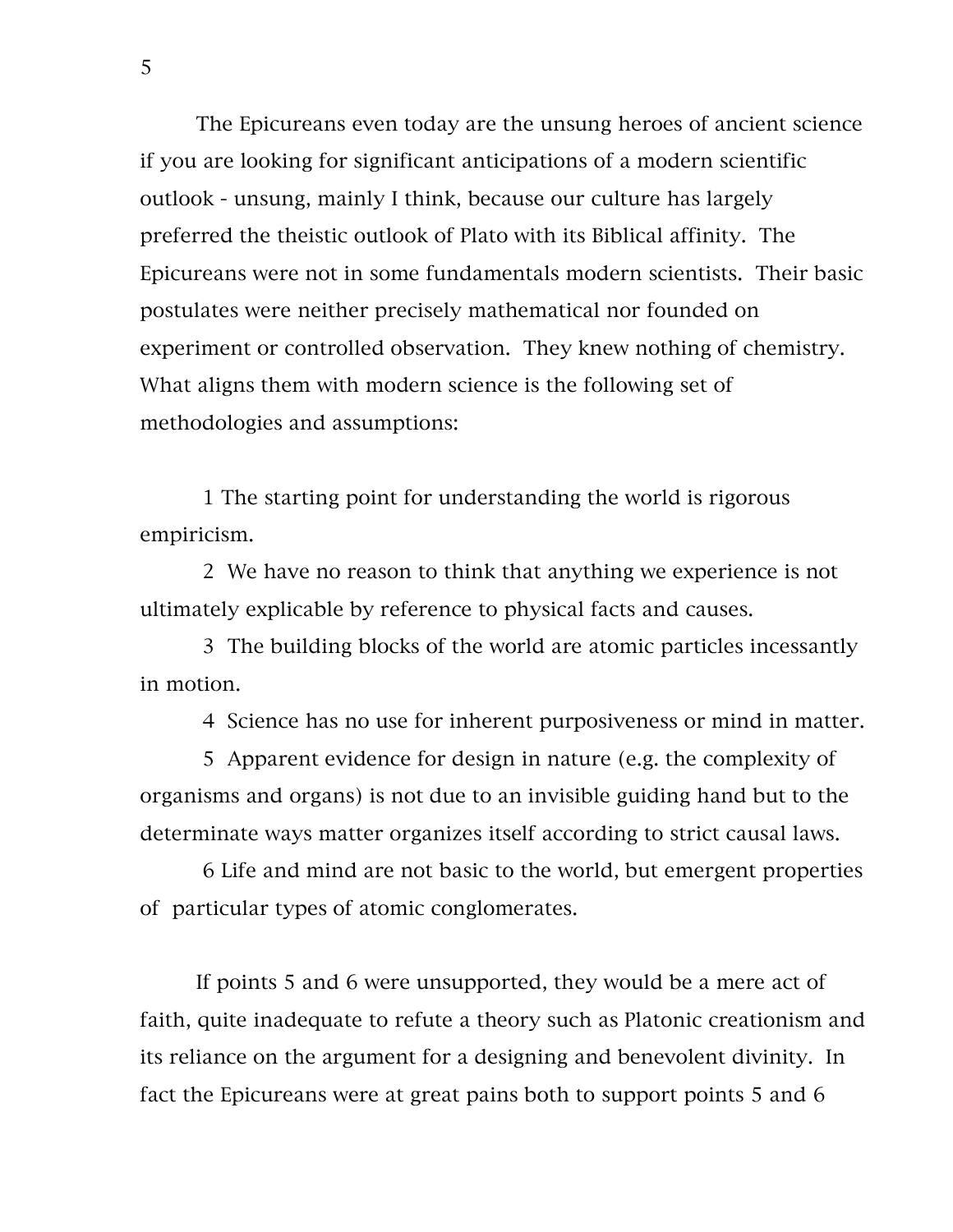positively and to rebut the evidence Platonists advanced in favor of intelligent design.

The positive arguments for an undesigned universe depend primarily on taking space, time and the number of atomic particles to be literally infinite, though limiting the range of particle shapes and sizes. There is not one world but an infinite number of worlds, each of them with its own limited life-span. Given such infinity, though any particular world is an outcome of accident (the composition of mindless particles), it is not accidental but mathematically inevitable that a world like ours with inhabitants like ours will arise, however rarely, from time to time; and there is always enough time and material for that contingency to occur. We should not be impressed by the fact that we happen to be such inhabitants. That is a predictable but unpurposed outcome of the way things are.

As for evolution, evidence suggests that our earth was very different in its early history from what it is today, and, in particular, more fertile. At that time it spontaneously generated life forms some of which were able to propagate and others not, some of which were able to survive as viable species and others not. The theory is vague about how human beings happened to first emerge, but it recognises that the original ones were pre-cultural hunter gatherers with different body types than people of today. Civilization has developed by trial and error, as human beings pit their wits against the environment in the effort to survive and improve their material conditions.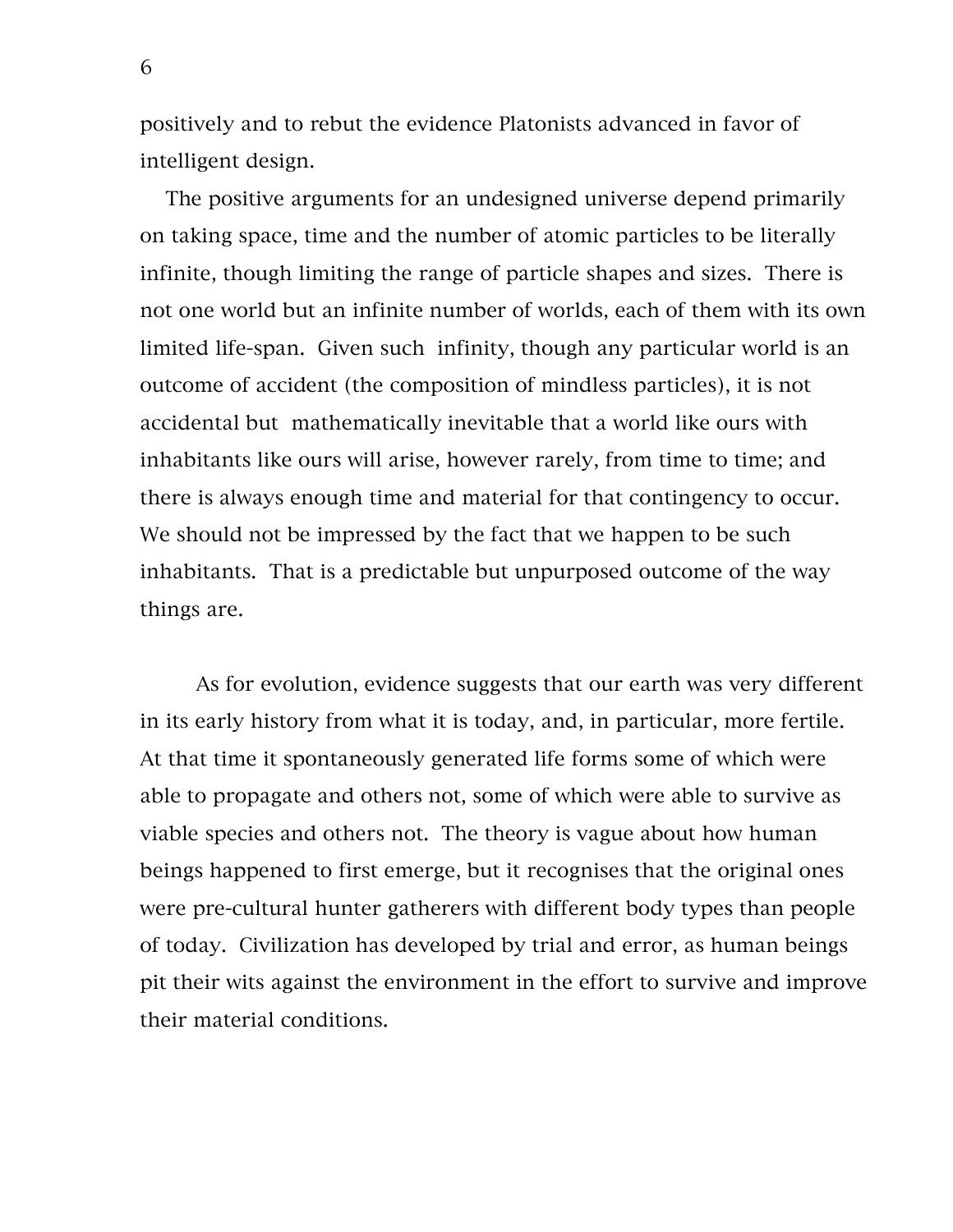Now the negative arguments against intelligent design. If you say that our world is just too well structured to be explained in this nonpurposive way, you are selecting the evidence that favors your case and ignoring the rest. You are guilty, in other words, of naive anthropocentricity, given the infinite scale of the universe. We can conceive of a much more orderly world than this one, a world more obviously conducive to our happiness. We earthlings are subject to relatively early deaths, diseases and natural disasters. Such necessary facts provide counter evidence to a benevolently guiding hand.

Does this science exclude divinity? Certainly not. It allows the universe to contain beings that satisfy the formal requirements I have specified - everlasting, blissful, supremely intelligent, and paradigmatic for human happiness. What it excludes is the notion that these superior beings (supposedly constructed out of especially fine atomic particles) have any interest in running the world or attending to our lives. An intelligent, designing divinity is not needed in order to supplement the science. Yet the blissful Epicurean divinity, in its non-interference, provides the model for a humanly ideal life of pleasurable tranquillity and peace.

A modern who is committed to religion and intelligent design will likely break in at this point, and say that the Epicurean world is not only godless in effect but also ethically impoverished and incapable of satisfying people's needs for meaning, belief, and a moral compass. The Epicurean reply to this charge is complex. In essence it trades on the values of liberation, enlightenment, friendship and mutually beneficial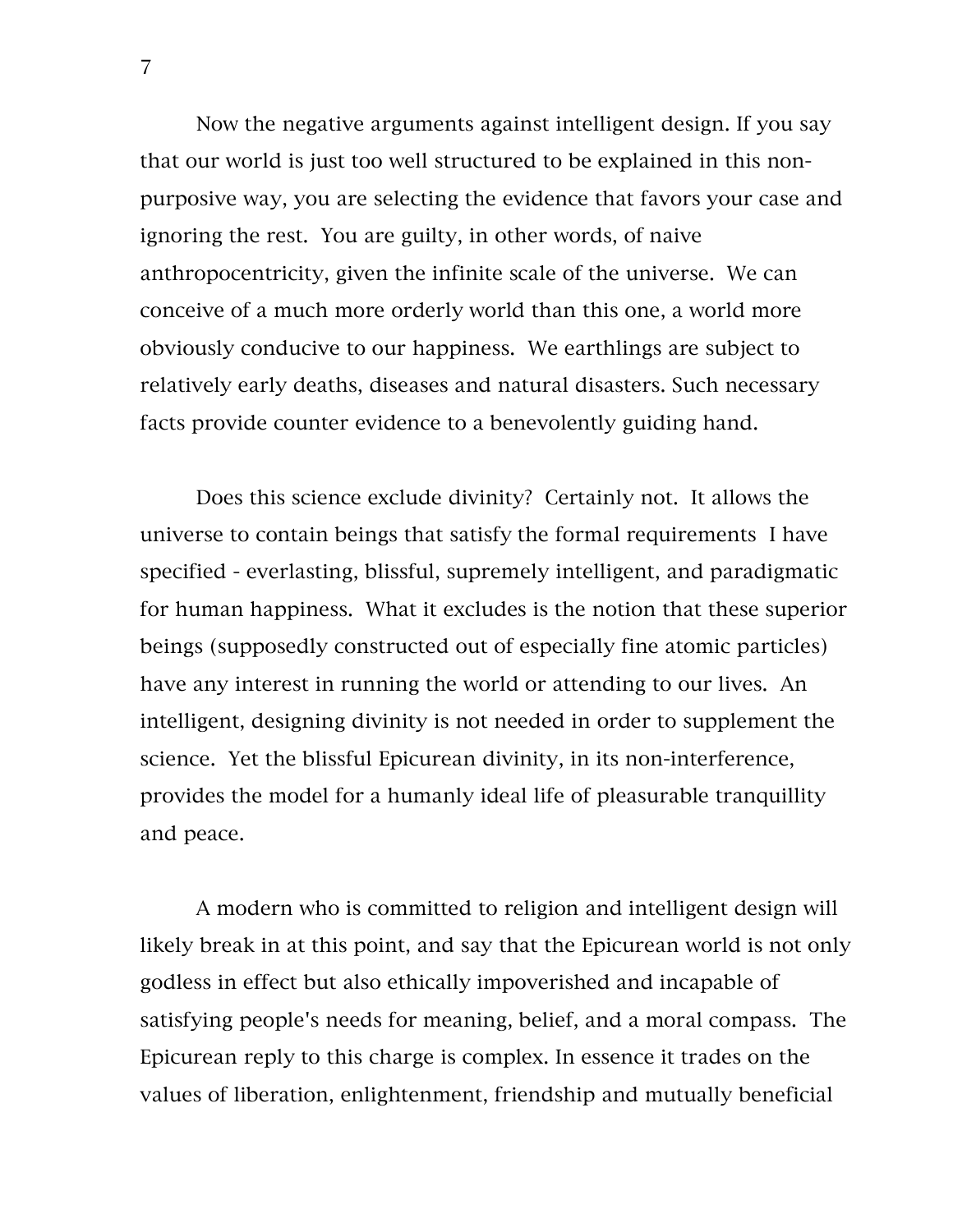judicial and political systems. The Epicureans find it supremely liberating to be free from any divine intervention. They also think that everyone's natural desires for pleasure and freedom from pain can provide all that one needs to live well if those desires are shaped by intelligence.

The Epicureans are antiquity's principal evolutionists and opponents of intelligent design. They were not atheists, but by confining their idyllic divinity to the periphery, as it were, they were also antiquity's closest equivalent to what we used to call humanists, and they were the most actively philanthropic of all the ancient schools of philosophy. We would know much more about their writings if they had found favor - but how could they? - with the early Church and the monks who copied down the ancient texts that survive.

My final instance of the ancient debate brings me to the Stoics. No area of ancient philosophy has developed more significantly than this school, during my lifetime. As their name tells you, the ancient Stoics stood for mental toughness and control of emotion. But underlying that attitude was a philosophy that is a fascinating blend of earlier, especially Platonic ideas, and original science.

The Epicurean world is one of matter in motion. So too is the Stoic world. But whereas Epicurean matter is mindless with atomic particles owing their direction of motion to purely mechanistic principles or spontaneous swerves, Stoic matter is in motion owing to its constant conjunction with a physical force that they called divinity. Hence mind the mind of divinity - is ever-present throughout the matter of the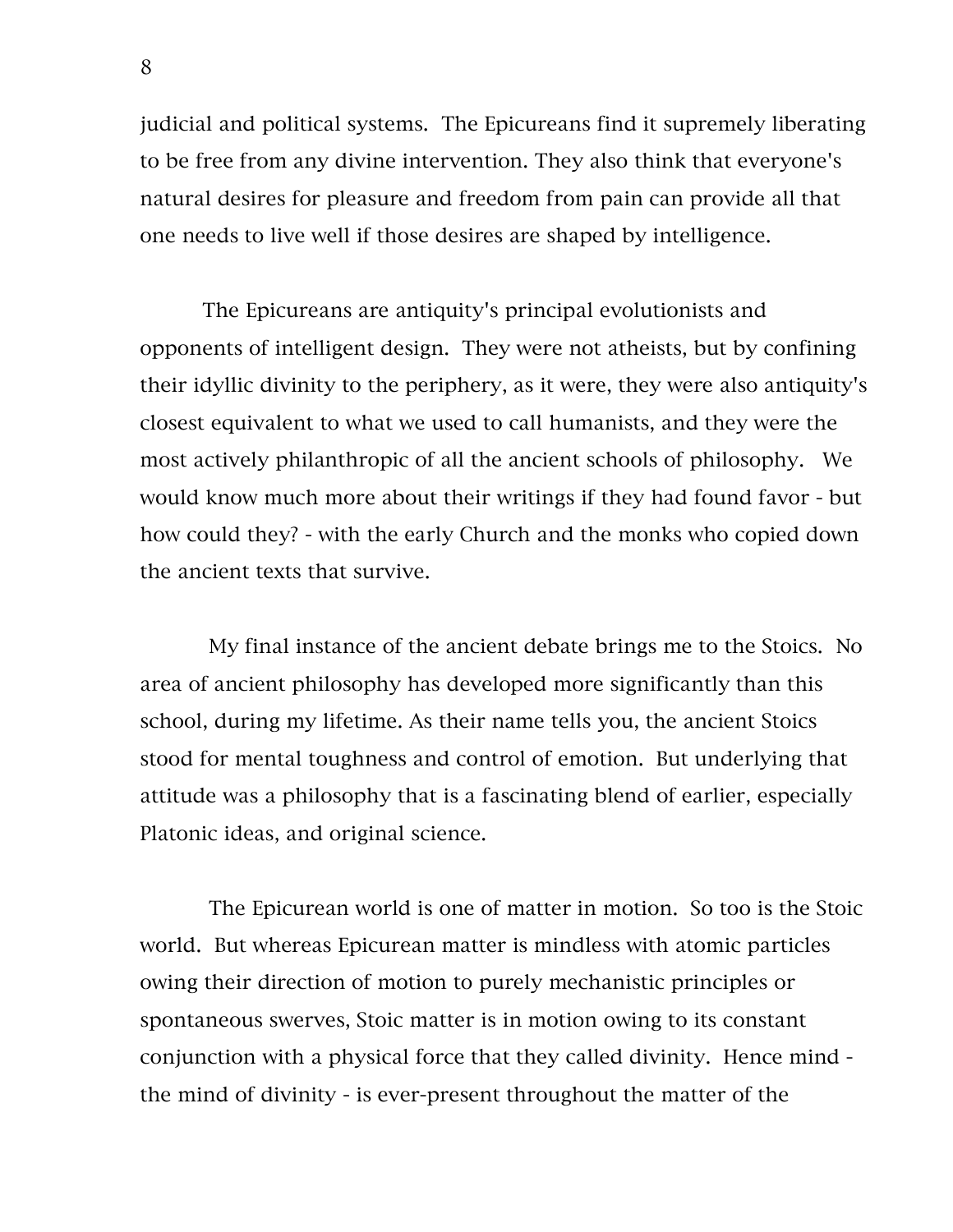universe. There is no problem, then, about explaining how mind can emerge from mindless matter.

This divinity is immanent, not transcendent. Lacking anything like a modern concept of physical force or physical field, the Stoics none the less proposed that divinity acts in and through matter by energizing it with what they called a motion that is simultaneously inward and outward, likening that motion to muscular tension. They developed the first consistent and elaborate continuum theory of matter, as a counterpart to the discrete corpuscular theory of the Epicureans. Unlike the Epicurean universe, that of the Stoics is finite and contains no empty space. Their divine physical force permeates everywhere and gives each substance and the world as a whole coherence.

You may think of Stoic theology as pantheist, provided you recognise that its pantheism is physically conceived. Divinity is in the stone, the plant, the animal world, and quintessentially in the human intellect. In all these different domains of the world divinity disposes itself, generating their properties and life spans by its "tensional motion".

Here at one level we have a radically different idea of divinity from any that the other Greek philosophers hypothesized. The difference may seem still more marked from the Judaeo-Christian tradition with its transcendent and non-physical creator. The Stoic conception excellently illustrates the fluidity of divinity in ancient Greek thought, and its adaptability to scientific theory. Far from there being any clash here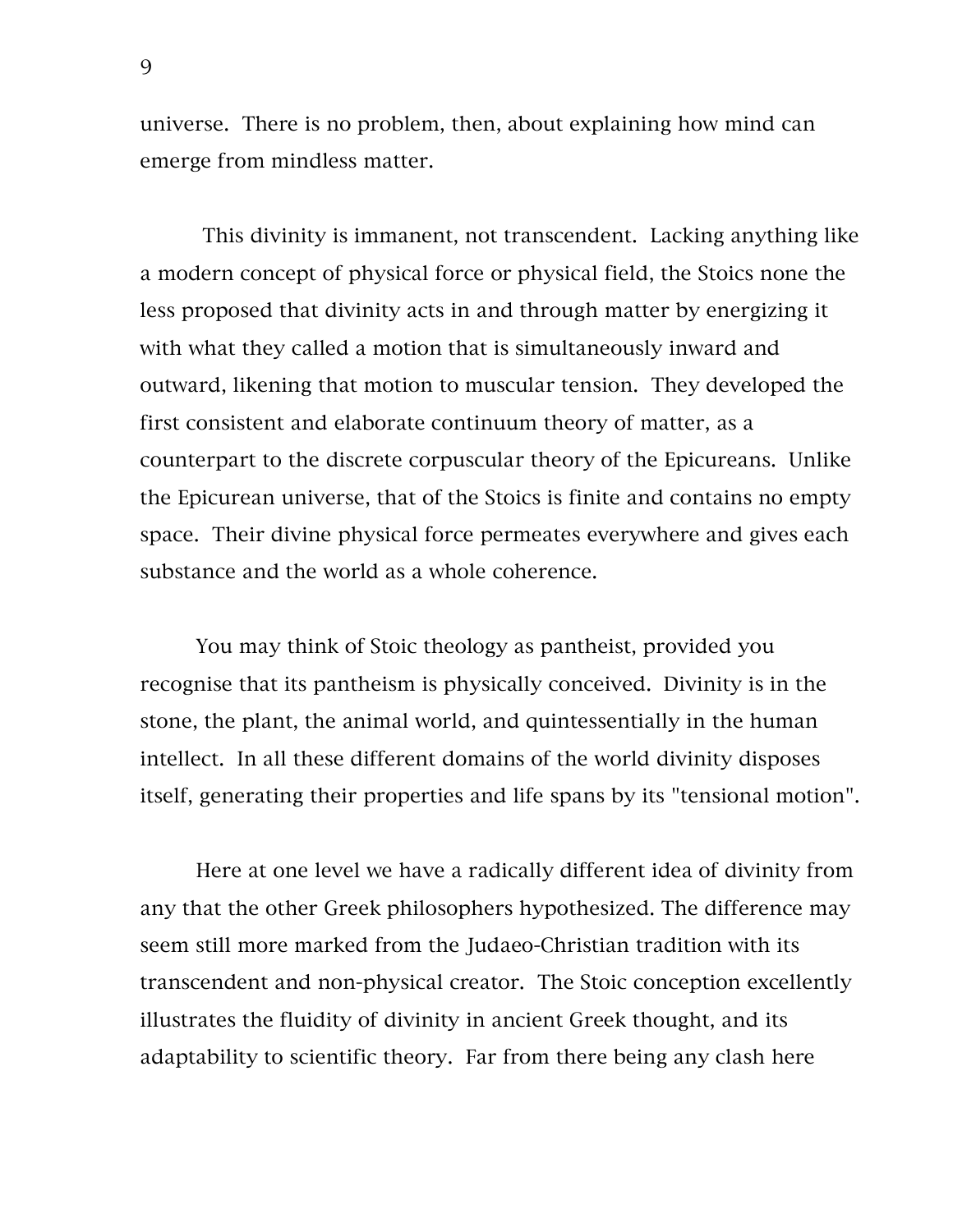between science and divinity, divinity is invoked as a fundamentally scientific concept, operating at one level in physically intelligible ways.

But there is, as I have said, an equally fundamental mental aspect to the Stoic divinity. Here we encounter profound differences from the Epicureans. Their atoms are blind and purposeless, while Stoic matter is always being purposefully organized from within. According to the Stoics the world is no unplanned accident of matter in motion. It is the outcome of a providential plan, premised on a commitment to rationality (that's where we humans benefit) that divinity thinks up and then fulfils by energizing and organizing matter in the ways I have described. As in Genesis and as in Plato, our universe had a beginning; and it will eventually end in a mighty conflagration. But that is not the end of everything. Divinity sees to it that the universe will begin again and repeat itself in every tiniest detail down to the next conflagration; so it was in the past and so it will be again in everlasting recurrence.

In one respect the Stoic divinity closely resembles the seventeeth century conception of a clock-maker, whose world clock ticks away according to the strict causal laws it has laid down. In another respect their divinity models the world on a rudimentary notion of genetics; for the world is said to proceed according to the "seminal principles" divinity lays down, "seeding" the world at the beginning and then making it "grow" by serving as the world's DNA so to speak. Or, as we hear from the Stoic Seneca: "Divinity orders once and obeys always". No room is provided for miracles or indeterminate occurrences in the Stoic world.